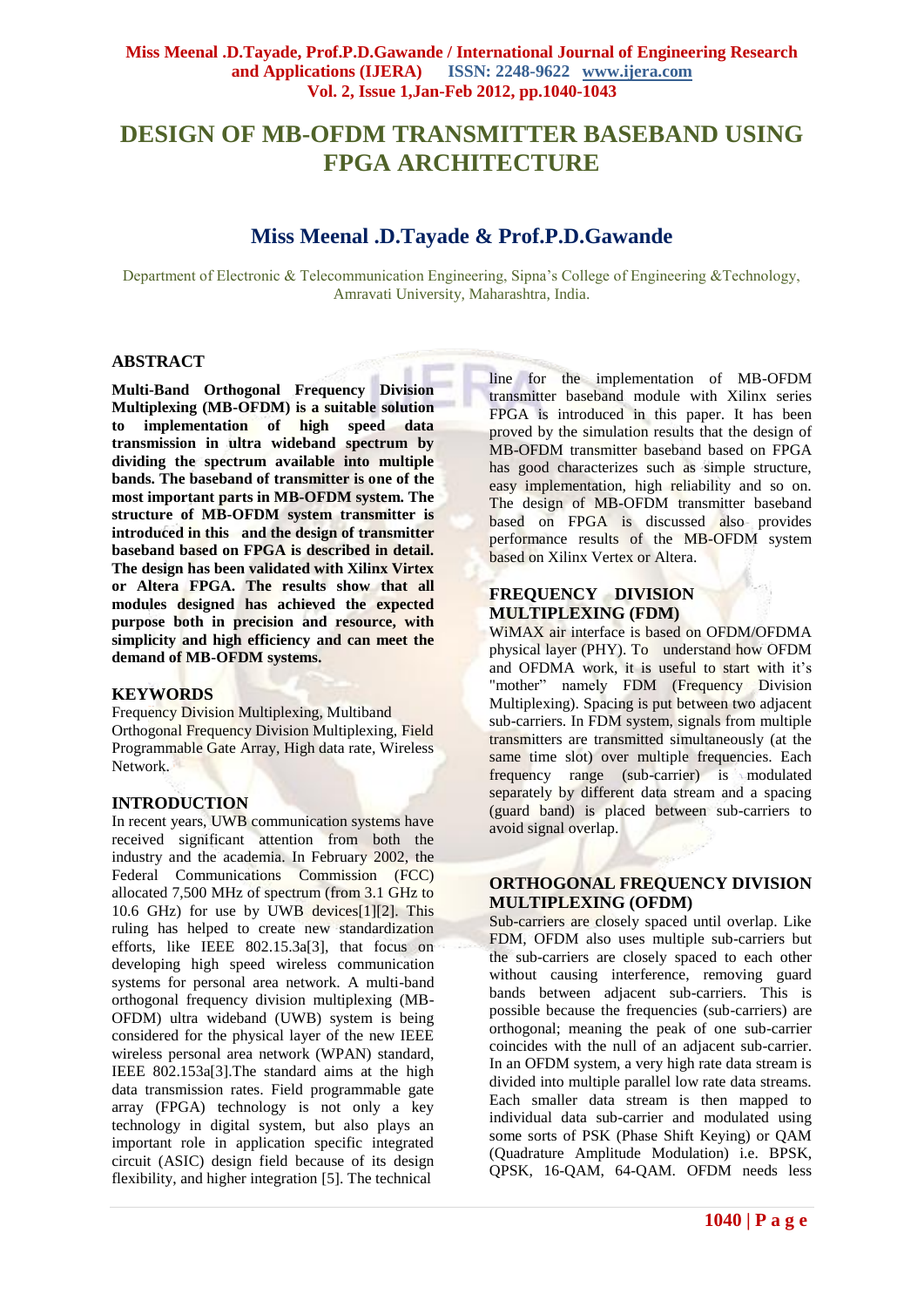## **Miss Meenal .D.Tayade, Prof.P.D.Gawande / International Journal of Engineering Research and Applications (IJERA) ISSN: 2248-9622 www.ijera.com Vol. 2, Issue 1,Jan-Feb 2012, pp.1040-1043**

bandwidth than FDM to carry the same amount of information which translates to higher spectral efficiency. Besides a high spectral efficiency, an OFDM system such as WiMAX is more resilient in NLOS environment. It can efficiently overcome interference and frequency-selective fading caused by multipath because equalizing is done on a subset of sub-carriers instead of a single broader carrier. The effect of ISI (Inter Symbol Interference) is suppressed by virtue of a longer symbol period of the parallel OFDM sub-carriers than a single carrier system and the use of a cyclic prefix (CP).

## **LIMITATION OF FDM OVER OFDM**

Frequency division multiplexing (fdm) is a technology that transmits multiple signals simultaneously over a single transmission path, such as a cable or wireless system. Each signal travels within its own unique frequency range (carrier), which is modulated by the data. Orthogonal fdm's (ofdm) spread spectrum technique distributes the data over a large number of carriers that are spaced apart at precise frequencies. This spacing provides the "orthogonality" in this technique which prevents the demodulators from seeing frequencies other than their own. The benefits of ofdm are high spectral efficiency, resiliency to RF interference, and lower multi-path distortion. One is Frequency Division Multiplexing where your bandwidth is divided in multiple subcarrier which are not overlapping with each other such as Orthogonal frequency division multiplexing is a technique which allow subcarrier to overlap and therefore, you can save bandwidth but you will be more subject to intercarrier interference. OFDM is used in LTE (which is 3.9G and LTE advanced which is 4G).

OFDM uses many carriers per a given spectrum that are very close to each other, however in an exact distance one from another so they remain orthogonal to each other. FDM uses only a single carrier per spectrum. 2G and 3G (3G uses FDM together with CDMA) use FDM.

## **NEED OF MB-OFDM**

Multi-Band Orthogonal Frequency Division Multiplexing (MB-OFDM) is required to implementation of high speed data transmission in ultra wideband spectrum by dividing the spectrum available into multiple bands. The baseband of transmitter is one of the most important parts in MB-OFDM system

## **APPLICATION**

Orthogonal Frequency Division Multiplexing (MB-OFDM) is a suitable solution to implementation of high speed data transmission in ultra wideband

spectrum by dividing the spectrum available into multiple bands.

## **OVER VIEW OF FPGA**

Field-programmable gate array (FPGA) technology continues to gain momentum, and the worldwide FPGA market is expected to grow from \$1.9 billion in 2005 to  $$2.75$  billion by 2010. Since its invention by Xilinx in 1984, FPGAs have gone from being simple glue logic chips to actually replacing custom application-specific integrated circuits (ASICs) & processors for signal processing and control applications.

## **BENEFITS OF FPGA**

#### **Performance**

Taking advantage of hardware parallelism, FPGAs exceed the computing power of digital signal processors (DSPs) by breaking the paradigm of sequential execution and accomplishing more per clock cycle. Controlling inputs and outputs (I/O) at the hardware level provides faster response times and specialized functionality to closely match application requirements.

## **•** Time to market

FPGA technology offers flexibility and rapid prototyping capabilities in the face of increased time-to-market concerns. **Cost** – The nonrecurring engineering (NRE) expense of custom ASIC design far exceeds that of FPGA-based hardware solutions. . The very nature of programmable silicon means that there is no cost for fabrication or long lead times for assembly. As system requirements often change over time, the cost of making incremental change.

#### **•** Reliability

While software tools provide the programming environment. FPGA circuitry is truly a "hard" implementation of program execution. FPGAs, which do not use operating systems, minimize reliability concerns with true parallel execution and deterministic hardware dedicated to every task.

#### **Long-term maintenance**

Digital communication protocols, for example, have specifications that can change over time, and ASIC-based interfaces may cause maintenance and forward compatibility challenges. Being reconfigurable, FPGA chips are able to keep up with future modifications that might be necessary. As a product or system matures, you can make functional enhancements without spending time redesigning hardware or modifying the board layout.

#### **ANALYSIS OF PROBLEM**

In previous technique, it doesn't use a MB-OFDM technique. The system combines OFDM modulation technique with a multi banding approach, which divides the available spectrum into several sub-bands. For highly dispersive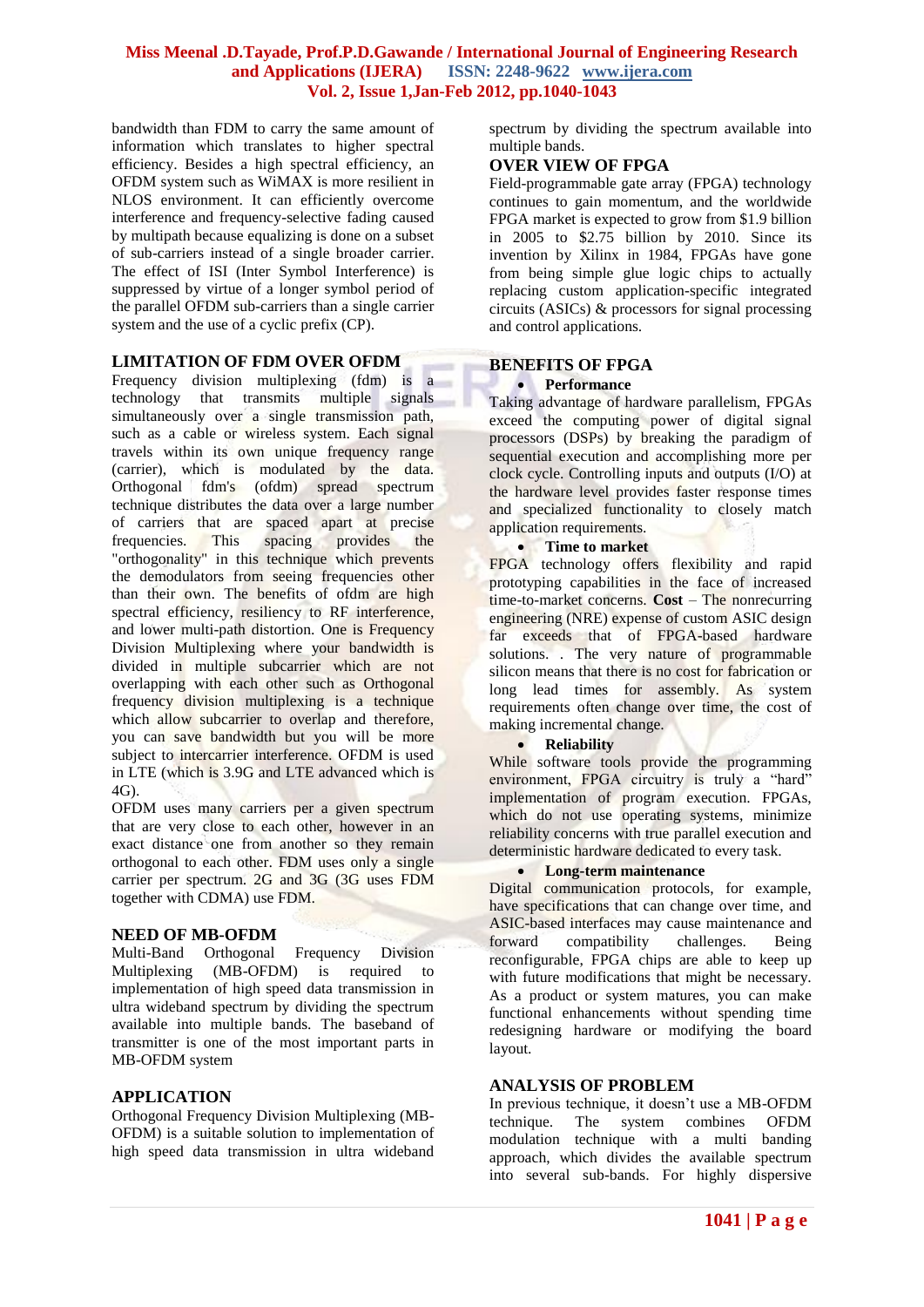## **Miss Meenal .D.Tayade, Prof.P.D.Gawande / International Journal of Engineering Research and Applications (IJERA) ISSN: 2248-9622 www.ijera.com Vol. 2, Issue 1,Jan-Feb 2012, pp.1040-1043**

channels, an orthogonal frequency-division multiplexing (OFDM) transmitter is more efficient for sending multipath energy than an equivalent single-carrier system using the same total bandwidth. OFDM systems possess additional desirable properties, such as high efficiency, flexibility which is important because the regulatory rules for UWB devices have not been finalized throughout the entire world. This describes the design of a UWB system optimized for very high bit-rate, low-cost for wireless networks like personal computing (PC), consumer electronics (CE), and mobile applications.

## **PROPOSED WORK AND OBJEC-TIVE**

Structure of MB-OFDM Transmitter Baseband is



Figure1:Structure of MB-OFDM Transmitter Baseband

Basically we are implementing the digital baseband blocks of MB-OFDM and its major components as follows & it is implemented with the help of VHDL code [7].

- 1] Scrambler
- 2] Encoder
- 3] Puncture
- 4] Interleaver
- 5] Qpsk
- 6] IFFT

Following are basic elements of MB-OFDM that has taken one by one

**Scrambler-** In [telecommunications,](http://en.wikipedia.org/wiki/Telecommunication) a scrambler is a device that transposes or inverts signals or otherwise encodes a [message](http://en.wikipedia.org/wiki/Message) at the transmitter to make the message unintelligible.



#### Figure.2.Scrambler

**Encoder-** In [telecommunication,](http://en.wikipedia.org/wiki/Telecommunication) a convolutional code is a type of [error-correcting code](http://en.wikipedia.org/wiki/Error-correcting_code) in which each *m*[-bit](http://en.wikipedia.org/wiki/Bit) [information](http://en.wikipedia.org/wiki/Information) symbol (each *m*[-bit string\)](http://en.wikipedia.org/wiki/Binary_string) to be encoded is transformed into an *n*-bit symbol,

where  $m/n$  is the code *rate*  $(n \ge m)$  and the transformation is a function of the last *k* information symbols, where  $k$  is the constraint length of the code.



Figure.3. Feed Forward Convolution Encoder**.**

**Puncture-** Puncturing is the process of deleting some bits from the code word according to a puncturing matrix. The puncturing matrix (*P*) consists of zeros and ones where the zero represents an *omitted* bit and the one represents an *emitted* bit. It is usually used to increase the rate of a given code. Puncturing can be applied to both block and convolution (mat lab representation of matrix) .This matrix implies that the first bit is always transmitted while every other second bit is omitted. For turbo codes the same decoder.

**Interleaver-** An Interleaver is a device that rearranges the ordering of sequence of symbols in a deterministic manner

**Qpsk** -QPSK systems need only digital demux circuit.

**IFFT-** IFFT is a core of the baseband of MB-OFDM transmitter. The bit streams will be modulated on various frequencies carrier by IFFT. In many applications high-speed performance is required. For this purpose, conventional multicarrier techniques are usually chosen, but this result in the lowering of spectrum efficiency. The speed enhancement is the key contribution of the main processing blocks in OFDM system. This proposed work will provide high speed data transmission in ultra wideband spectrum by dividing the spectrum available into multiple bands. Field programmable gate array (FPGA) technology is not only a key technology in digital system, but also plays an important role in application specific integrated circuit (ASIC) design field because of its design flexibility, and higher integration.

## **CONCLUSIONS**

OFDM which provides us the higher transmission data rate in many application, so we can also presented this OFDM in multiband, which can perform parallel data transmission operation by using MB-OFDM i.e multiband orthogonal frequency division multiplexing with the help of FPGA. Orthogonal Frequency Division Multiplexing (MB-OFDM) is a suitable solution to implementation of high speed data transmission in ultra wideband spectrum by dividing the spectrum available into multiple bands. The baseband of